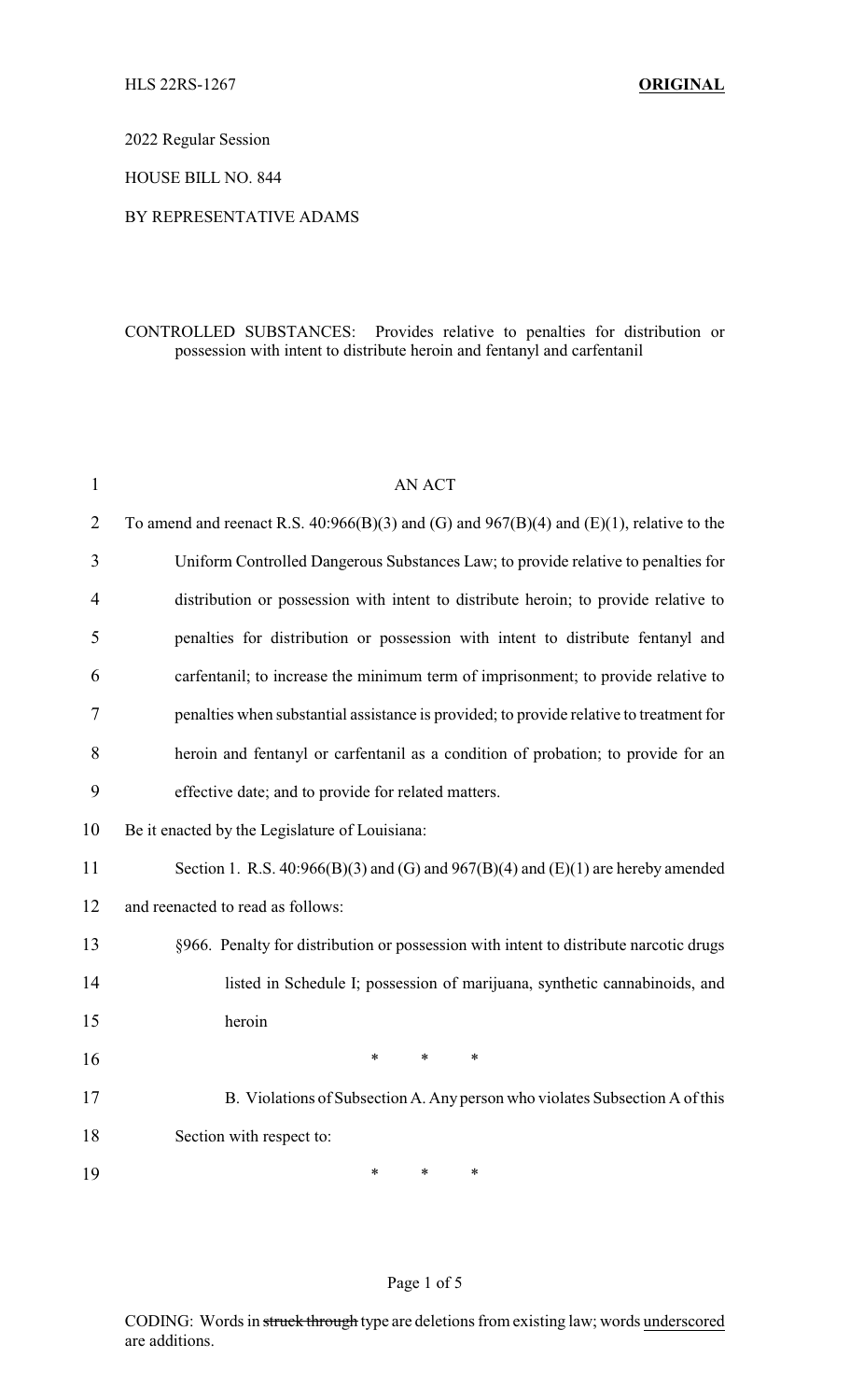| $\mathbf{1}$   | (3) A substance classified in Schedule I that is the narcotic drug heroin or a          |
|----------------|-----------------------------------------------------------------------------------------|
| $\overline{c}$ | mixture or substance containing a detectable amount of heroin or its analogues, upon    |
| 3              | conviction for any amount, shall be imprisoned at hard labor for not less than five     |
| 4              | ten years nor more than forty years and may, in addition, be required to pay a fine     |
| 5              | of not more than fifty thousand dollars. However, in the event the state determines     |
| 6              | the defendant has provided substantial assistance to the state or a law enforcement     |
| 7              | agency in connection with the investigation or enforcement of the provisions of the     |
| 8              | Uniform Controlled Dangerous Substances Law or the provisions of the Controlled         |
| 9              | Substances Act of 1970 as amended (21 U.S.C. 801 et seq.), the state or district        |
| 10             | attorney may, prior to imposition of sentence, file in the court record of the          |
| 11             | proceeding a Notice of Providing Substantial Assistance or a motion stating that the    |
| 12             | defendant has provided substantial assistance as described in this Paragraph. If the    |
| 13             | state or district attorney files a Notice of Providing Substantial Assistance or motion |
| 14             | stating the defendant has provided substantial assistance, the court shall make a       |
| 15             | determination or finding on the court record of the proceeding stating whether the      |
| 16             | defendant has provided such substantial assistance. If the court determines the         |
| 17             | defendant has provided substantial assistance, the court may impose a sentence of       |
| 18             | imprisonment at hard labor for not less than five years nor more than twenty years,     |
| 19             | and in addition may require the defendant to pay a fine of not more than twenty         |
| 20             | thousand dollars.                                                                       |
| 21             | $\ast$<br>$\ast$<br>∗                                                                   |
| 22             | G. Treatment for heroin addiction as a condition for probation. (1) Upon                |
| 23             | conviction of Paragraph $(B)(3)$ or $(C)(4)$ of this Section, possession with intent to |
| 24             | distribute heroin or possession of heroin, the court may suspend any sentence which     |
| 25             | it imposes and place the defendant on probation pursuant to Code of Criminal            |
| 26             | Procedure Article 893. The court may order the division of probation and parole of      |
| 27             | the Department of Public Safety and Corrections to conduct a presentence                |

29 the purpose of determining whether the defendant has a substance abuse disorder.

28 investigation, or may order the defendant to obtain a substance abuse evaluation, for

30 \* \* \*

# Page 2 of 5

CODING: Words in struck through type are deletions from existing law; words underscored are additions.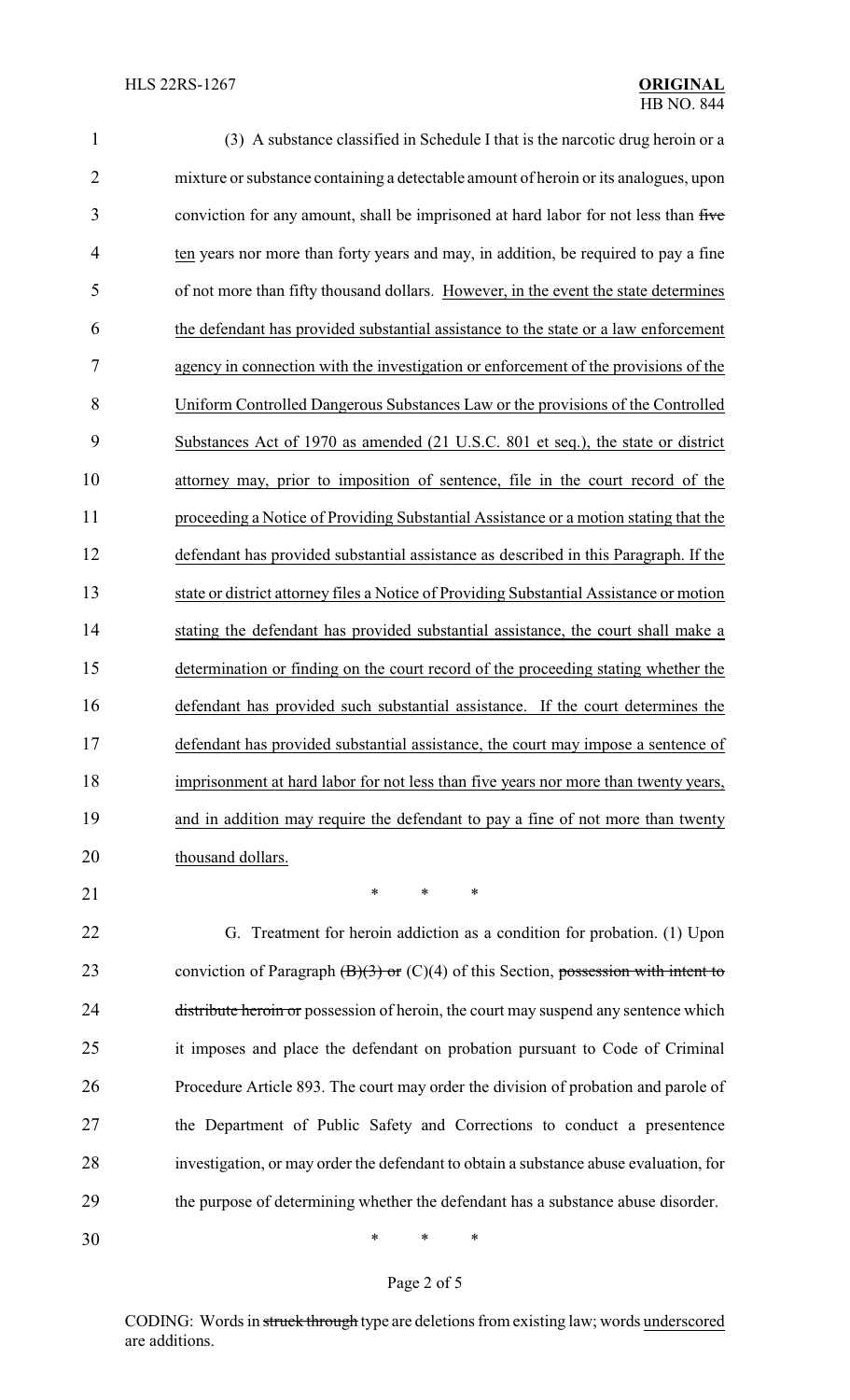| 1              | §967. Prohibited acts--Schedule II, penalties                                            |
|----------------|------------------------------------------------------------------------------------------|
| $\overline{2}$ | $\ast$<br>*<br>*                                                                         |
| 3              | B. Violations of Subsection A. Any person who violates Subsection A of                   |
| 4              | this Section with respect to:                                                            |
| 5              | *<br>*<br>$\ast$                                                                         |
| 6              | (4) Fentanyl or a mixture or substance containing a detectable amount of                 |
| 7              | fentanyl or its analogues, or carfentanil or a mixture or substance containing a         |
| 8              | detectable amount of carfentanil or its analogues, upon conviction for any amount,       |
| 9              | shall be imprisoned at hard labor for not less than five ten years nor more than forty   |
| 10             | years and may, in addition, be required to pay a fine of not more than fifty thousand    |
| 11             | However, in the event the state determines the defendant has provided<br>dollars.        |
| 12             | substantial assistance to the state or a law enforcement agency in connection with the   |
| 13             | investigation or enforcement of the provisions of the Uniform Controlled Dangerous       |
| 14             | Substances Law or the provisions of the Controlled Substances Act of 1970 as             |
| 15             | amended (21 U.S.C. 801 et seq.), the state or district attorney may, prior to            |
| 16             | imposition of sentence, file in the court record of the proceeding a Notice of           |
| 17             | Providing Substantial Assistance or a motion stating that the defendant has provided     |
| 18             | substantial assistance as described in this Paragraph. If the state or district attorney |
| 19             | files a Notice of Providing Substantial Assistance or motion stating the defendant has   |
| 20             | provided substantial assistance, the court shall make a determination or finding on      |
| 21             | the court record of the proceeding stating whether the defendant has provided such       |
| 22             | substantial assistance. If the court determines the defendant has provided substantial   |
| 23             | assistance, the court may impose a sentence of imprisonment at hard labor for not        |
| 24             | less than five years nor more than twenty years, and in addition may require the         |
| 25             | defendant to pay a fine of not more than twenty thousand dollars.                        |
| 26             | ∗<br>∗<br>∗                                                                              |
| 27             | Treatment for fentanyl or carfentanil addiction as a condition for<br>Ε.                 |
| 28             | probation.                                                                               |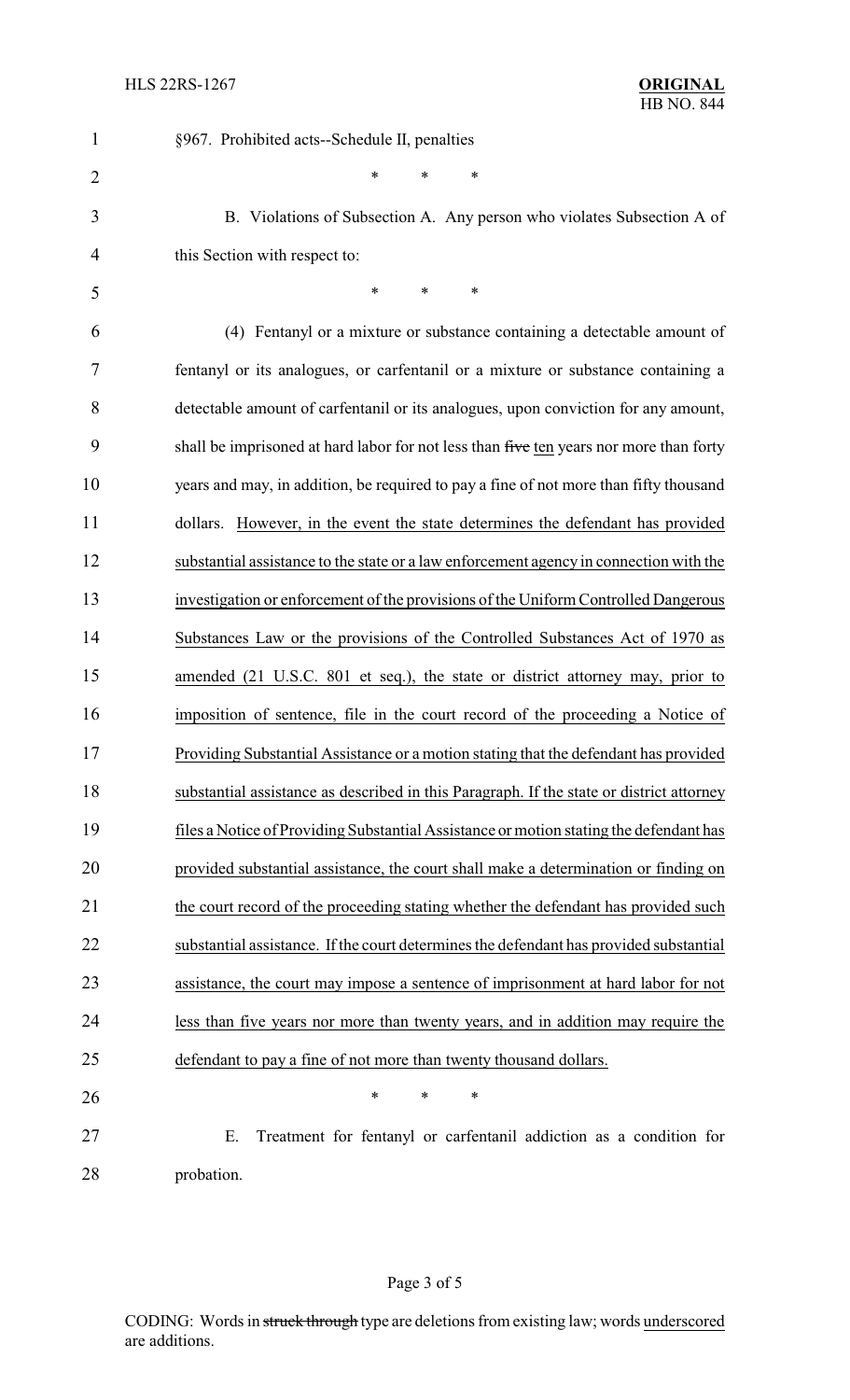| $\mathbf{1}$   | (1) Upon conviction of Paragraph $(\overline{B})(4)$ or $(C)(4)$ of this Section, possession  |
|----------------|-----------------------------------------------------------------------------------------------|
| $\overline{2}$ | with intent to distribute fentanyl or carfentanil or possession of fentanyl or                |
| 3              | carfentanil, the court may suspend any sentence which it imposes and place the                |
| 4              | defendant on probation pursuant to Article 893 of the Code of Criminal Procedure.             |
| 5              | The court may order the division of probation and parole of the Department of Public          |
| 6              | Safety and Corrections to conduct a presentence investigation, or may order the               |
| 7              | defendant to obtain a substance abuse evaluation, for the purpose of determining              |
| 8              | whether the defendant has a substance abuse disorder.                                         |
| 9              | $\ast$<br>*<br>*                                                                              |
| 10             | Section 2. This Act shall become effective upon signature by the governor or, if not          |
| 11             | signed by the governor, upon expiration of the time for bills to become law without signature |
| 12             | by the governor, as provided by Article III, Section 18 of the Constitution of Louisiana. If  |
| 13             | vetoed by the governor and subsequently approved by the legislature, this Act shall become    |
| 14             | effective on the day following such approval.                                                 |
|                |                                                                                               |

### DIGEST

The digest printed below was prepared by House Legislative Services. It constitutes no part of the legislative instrument. The keyword, one-liner, abstract, and digest do not constitute part of the law or proof or indicia of legislative intent. [R.S. 1:13(B) and 24:177(E)]

HB 844 Original 2022 Regular Session Adams

**Abstract:** Increases the minimum term of imprisonment for distribution or possession with intent to distribute heroin and fentanyl and carfentanil, and provides relative to the penalty for a defendant who provides substantial assistance.

Present law (R.S. 40:966(B)(3) and 967(B)(4)) provides that any person who distributes or possesses with intent to distribute a mixture or substance containing a detectable amount of heroin or its analogues and fentanyl or its analogues and carfentanil or its analogues, upon conviction for any amount, shall be imprisoned at hard labor for not less than five years nor more than 40 years and may, in addition, be required to pay a fine of not more than \$50,000.

Proposed law increases the minimum term of imprisonment from five years to 10 years.

Proposed law further provides that in the event the state determines the defendant has provided substantial assistance to the state or a law enforcement agency in connection with the investigation or enforcement of the provisions of present law or the provisions of the Controlled Substances Act of 1970 (21 U.S.C. 801 et seq.), the state or district attorney may, prior to imposition of sentence, file in the court record of the proceeding a Notice of Providing Substantial Assistance or a motion stating that the defendant has provided substantial assistance. If the court determines the defendant has provided substantial assistance, the court may impose a sentence of imprisonment at hard labor for not less than